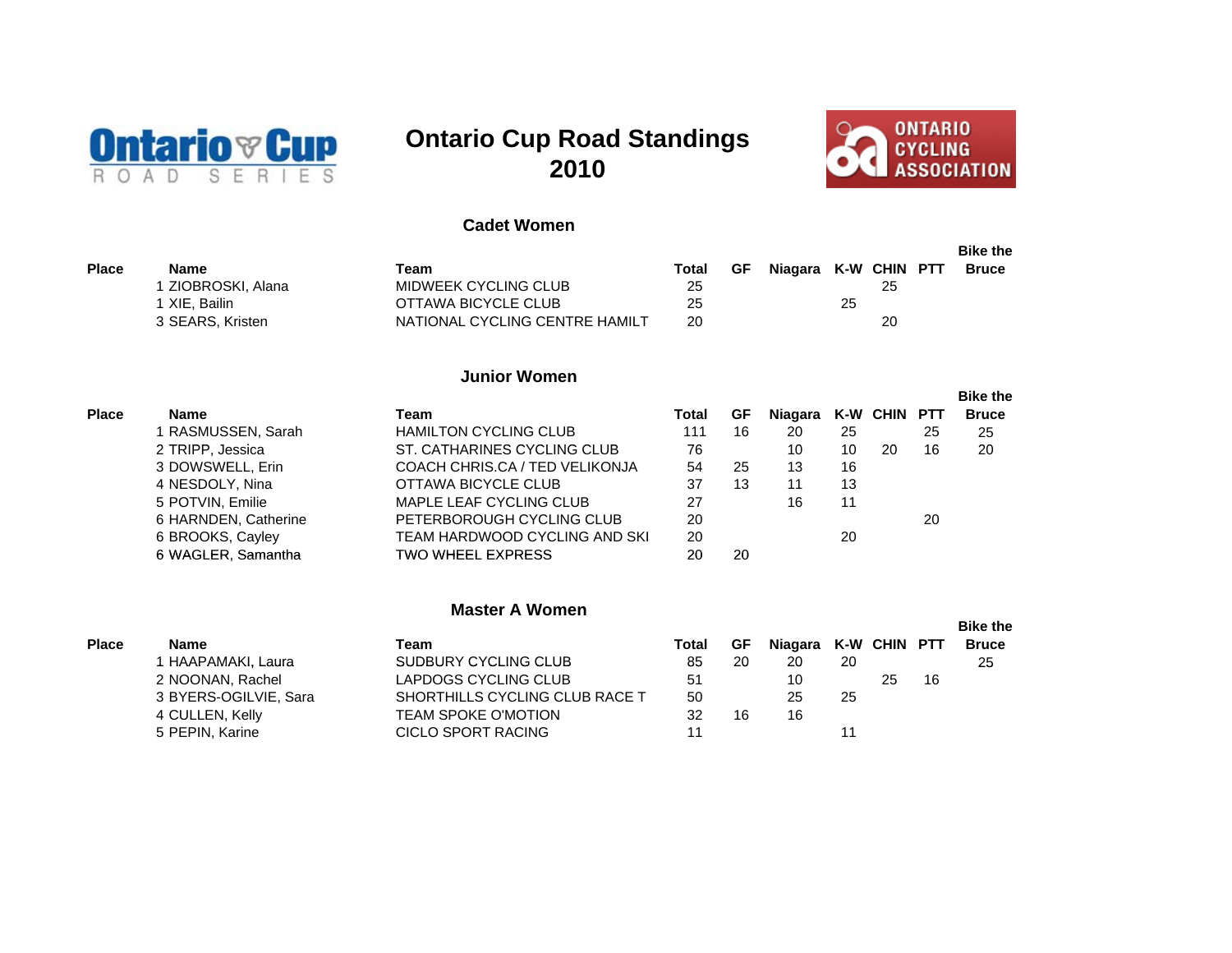## **Master B Women**

|              |                      |                                |       |    |         |    |              |    | <b>Bike the</b> |
|--------------|----------------------|--------------------------------|-------|----|---------|----|--------------|----|-----------------|
| <b>Place</b> | Name                 | Team                           | Total | GF | Niagara |    | K-W CHIN PTT |    | <b>Bruce</b>    |
|              | 1 CARR, Lisa         | ABOVE THRESHOLD                | 116   | 25 | 13      | 20 | 20           | 13 | 25              |
|              | 2 HALL-COUCH, Rhonda | CYCLES LONDON RACING TEAM      | 51    | 10 | 10      | 11 |              |    | 20              |
|              | 3 FAUGHNAN, Marie    | SHORTHILLS CYCLING CLUB RACE T | 48    |    | 16      |    | 16           | 16 |                 |
|              | 4 BERMAN, Debra      | KURZAWINSKI COACH/SIX S ERP C  | 46    | 20 |         |    | 13           |    | 13              |
|              | 5 DEEGAN, Sandra     | ONTARIO MASTERS CYCLING ASSOCI | 43    |    | 11      | 16 |              |    | 16              |
|              | 6 BESEDNIK, Korina   | LAPDOGS CYCLING CLUB           | 29    |    | 8       | 10 | 11           |    |                 |
|              | 7 RINARD, Jane       | LAPDOGS CYCLING CLUB           | 25    |    |         |    |              | 25 |                 |
|              | 8 BOWKER, Andrea     | LAPDOGS CYCLING CLUB           | 25    |    |         |    | 25           |    |                 |
|              | 9 DONNELLY, Kim      | KURZAWINSKI COACH/SIX S ERP C  | 25    |    | 25      |    |              |    |                 |
|              | 10 GILMORE, Mhairi   | SOUND SOLUTIONS                | 24    |    |         | 13 |              |    | 11              |
|              | 11 KELSICK, Mina     | Z- TEAM POWERED BY LA BICICLET | 20    | 11 | 9       |    |              |    |                 |
|              | 12 ARMSTRONG, Aly    | ST. CATHARINES CYCLING CLUB    | 16    | 16 |         |    |              |    |                 |
|              | 13 CHANDLER, Holly   | KURZAWINSKI COACH/SIX S ERP C  | 13    | 13 |         |    |              |    |                 |

## **Elite 3 Women**

|              |                       |                                |       |           |         |    |                 |            | <b>Bike the</b> |
|--------------|-----------------------|--------------------------------|-------|-----------|---------|----|-----------------|------------|-----------------|
| <b>Place</b> | <b>Name</b>           | Team                           | Total | <b>GF</b> | Niagara |    | <b>K-W CHIN</b> | <b>PTT</b> | <b>Bruce</b>    |
|              | 1 KABATOFF, Tara      | DARKHORSE FLYERS               | 74    |           |         | 25 | 20              | 13         | 16              |
|              | 2 CHENG, Carolyn      | MAZURCOACHING/WHEELS OF BLOOR  | 53    | 13        |         |    |                 | 20         | 20              |
|              | 3 BALL, Susan         | DARKHORSE FLYERS               | 50    | 8         | 9       | 11 |                 | 11         | 11              |
|              | 4 LIN, Angela         | <b>DARKHORSE FLYERS</b>        | 47    | 7         |         | 16 | 11              |            | 13              |
|              | 5 VERMEULEN, Candice  | <b>FOREST CITY VELODROME</b>   | 38    |           |         | 13 |                 |            | 25              |
|              | 6 WEST, Karen         | <b>DARKHORSE FLYERS</b>        | 33    |           | 8       | 9  | 16              |            |                 |
|              | 7 TULISSI, Petrina    | THE EAT-CLEAN DIET®WOMEN'S CYC | 32    |           |         |    | 25              |            |                 |
|              | 8 SCOTT, Linda        | DARKHORSE FLYERS               | 27    |           | 11      |    |                 | 16         |                 |
|              | 9 BOROOAH, Maya       | LAPDOGS CYCLING CLUB           | 25    |           | 6       | 6  | 13              |            |                 |
|              | 10 CHOWN, Lesley      | TEAM CF                        | 24    | 11        | 13      |    |                 |            |                 |
|              | 11 BRADFIELD, Angela  | DARKHORSE FLYERS               | 16    |           |         |    |                 | 9          |                 |
|              | 12 FERGUSON, Tabitha  | CYCLE SOLUTIONS/ANGRY JOHNNY'S | 10    |           |         | 10 |                 |            |                 |
|              | 13 PARRY, Chelsea     | MAZURCOACHING/WHEELS OF BLOOR  | 10    |           |         |    |                 | 10         |                 |
|              | 14 KINSIE, Danielle   | <b>TWO WHEEL EXPRESS</b>       | 9     | 9         |         |    |                 |            |                 |
|              | 15 LE PALUD, Michelle | <b>HAMILTON CYCLING CLUB</b>   | 6     | 6         |         |    |                 |            |                 |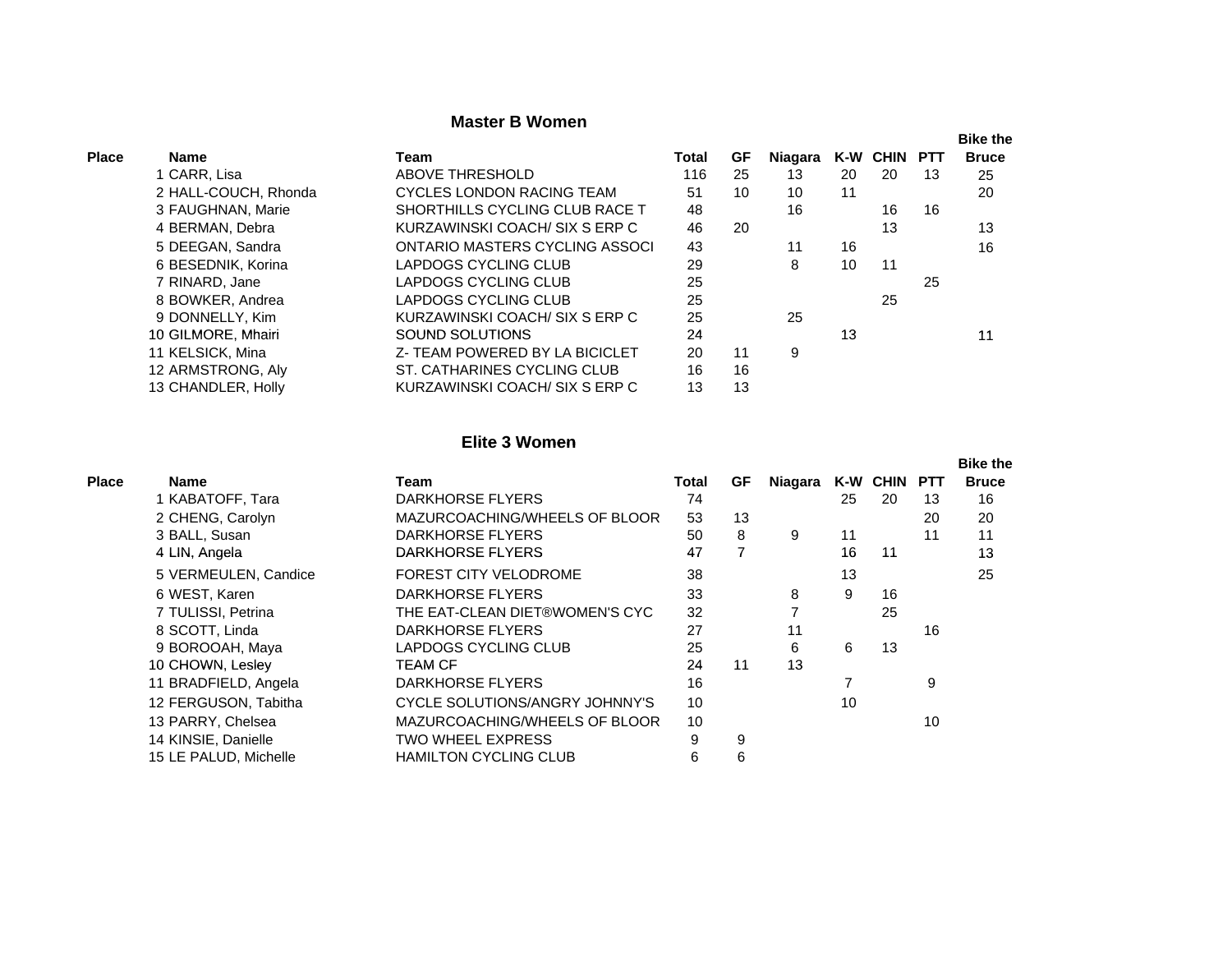## **Elite 1&2 Women**

|              |                                               |                                    |                |                |                |                |                |                | <b>Bike the</b> |
|--------------|-----------------------------------------------|------------------------------------|----------------|----------------|----------------|----------------|----------------|----------------|-----------------|
| <b>Place</b> | <b>Name</b>                                   | <b>Team</b>                        | <b>Total</b>   | <b>GF</b>      | Niagara        |                | K-W CHIN PTT   |                | <b>Bruce</b>    |
|              | 1 COLLINS, Merrill                            | LA BICICLETTA ELITE TEAM           | 86             |                |                | 25             | 11             | 25             | 25              |
|              | 2 LOGAN-SPRENGER, Heather                     | COLAVITA/ BACI WOMEN'S CYCLING     | 70             | 25             | 25             |                |                |                | 20              |
|              | 3 RONDEAU, Cheryl                             | MAZURCOACHING/WHEELS OF BLOOR      | 58             | 11             | 16             | 2              | $\overline{7}$ | 11             | 11              |
|              | 5 SMIT, Eritia                                | P-K EXPRESS/HNZ STRATEGY           | 53             | 6.7            | 8.3            | 9              |                | 16             | 13              |
|              | 4 HOBSON, Leigh                               | <b>TEAM NANOBLUR-GEARS</b>         | 53             | 20             | 4              |                | 13             |                | 16              |
|              | 6 CARTMILL, Carrie                            | <b>TEAM NANOBLUR-GEARS</b>         | 50             |                | 20             |                | 25             |                | 5               |
|              | 7 BROWN, Suzie                                | P-K EXPRESS/HNZ STRATEGY           | 46.3           | 8.3            | 5              | $\overline{4}$ | 20             |                | 9               |
|              | 8 ALLAN, Paolina                              | NEWMARKET EAGLES CYCLING CLUB      | 41             |                | 10             | 11             |                | 20             |                 |
|              | 9 BUNN, Melissa                               | STEVENS RACING P/B THE CYCLERY     | 39             | 13             | 11             |                |                | 8              | $\overline{7}$  |
|              | 10 O`REILLY, Rachel                           | STEVENS RACING P/B THE CYCLERY     | 27             | 9              | 8              |                |                |                | 10              |
|              | 11 MCKEE, Shelly                              | MAZURCOACHING/WHEELS OF BLOOR      | 26.7           | 3.3            | 6.7            | 6.7            | 3              | $\overline{7}$ |                 |
|              | 12 MICHENER, Kaitlin                          | <b>TEAM NANOBLUR-GEARS</b>         | 22             |                |                | 6              | 16             |                |                 |
|              | 13 RUBY, Krista                               | LA BICICLETTA ELITE TEAM           | 22             |                | $\overline{7}$ |                | 9              |                | 6               |
|              | 14 LAPLANTE-LAMARCHE, Florence ESPOIRS SAPUTO |                                    | 20             |                |                | 20             |                |                |                 |
|              | 17 ZIEGLER, Sigrid                            | MAZURCOACHING/WHEELS OF BLOOR      | 18             |                | $\overline{2}$ |                | 6              | 10             |                 |
|              | 15 BISKABORN, Amy                             | TEAM TVC/VILLAGE CYCLE LONDON      | 18             | 2              |                | 16             |                |                |                 |
|              | 16 BIETOLA, Laura                             | 3 ROX RACING                       | 18             | 8              |                | 10             |                |                |                 |
|              | 18 BYERS, Sarah                               | P-K EXPRESS/HNZ STRATEGY           | 17             |                |                |                |                | 9              | 8               |
|              | 19 PALMER-KOMAR, Susan                        | P-K EXPRESS/HNZ STRATEGY           | 16             | 16             |                |                |                |                |                 |
|              | 20 BESTER, Stephanie                          | COACH CHRIS.CA / TED VELIKONJA     | 14             |                | $\mathbf{1}$   | 8              | 5              |                |                 |
|              | 21 KNOBBE, Christiane                         | 7THGROOVE/RE:FORM BODY CLINIC      | 13             |                |                |                |                | 13             |                 |
|              | 22 RAMSDEN, Denise                            | <b>TEAM KENDA</b>                  | 13             |                | 13             |                |                |                |                 |
|              | 23 ALLEN, Aimee                               | MAPLE LEAF CYCLING CLUB            | 10             |                |                |                | 10             |                |                 |
|              | 24 KOFMAN, Mikaela                            | 3 ROX RACING                       | 10             | 10             |                |                |                |                |                 |
|              | 25 JEFFS, Krystal                             | <b>TEAM NANOBLUR-GEARS</b>         | 9              |                | 9              |                |                |                |                 |
|              | 26 GREENE, Kelly                              | <b>CHAIN REACTION</b>              | 8              |                |                |                | 8              |                |                 |
|              | 27 SPITTLEHOUSE, Katie                        | THUNDER BAY CYCLING CLUB           | $\overline{7}$ | 7              |                |                |                |                |                 |
|              | 29 KOFMAN, Lori                               | COACH CHRIS.CA / TED VELIKONJA     | 6              | 3              |                | 3              |                |                |                 |
|              | 28 CONEY, Sarah                               | STEVENS RACING P/B THE CYCLERY     | 6              | 6              |                |                |                |                |                 |
|              | 30 GILGEN, Jamie                              | BEACHES CYCLING CLUB (BCC)         | 5              |                |                | 5              |                |                |                 |
|              | 31 MCKENZIE-PICOT, Sarah                      | COACH CHRIS.CA / TED VELIKONJA     | 5              |                |                |                |                |                | 4               |
|              | 32 MICHEL, Claire                             | <b>GEARS &amp; GRINDS KINGSTON</b> | 4              |                |                |                | 4              |                |                 |
|              | 34 GUZMAN, Anne                               | <b>TEAM NANOBLUR-GEARS</b>         | 4              | $\mathbf{1}$   | 3              |                |                |                |                 |
|              | 33 SWEET, Carmen                              | <b>BIKEFIT SUNFLOWER SQUAD</b>     | 4              | $\overline{4}$ |                |                |                |                |                 |
|              | 35 HARGROVE, Leigh                            | THE EAT-CLEAN DIET®WOMEN'S CYCL    | 3.3            |                | 3.3            |                |                |                |                 |
|              | 36 MCKENZIE-PICOT, Emily                      | COACH CHRIS.CA / TED VELIKONJA     | $\overline{c}$ |                |                |                | 2              |                |                 |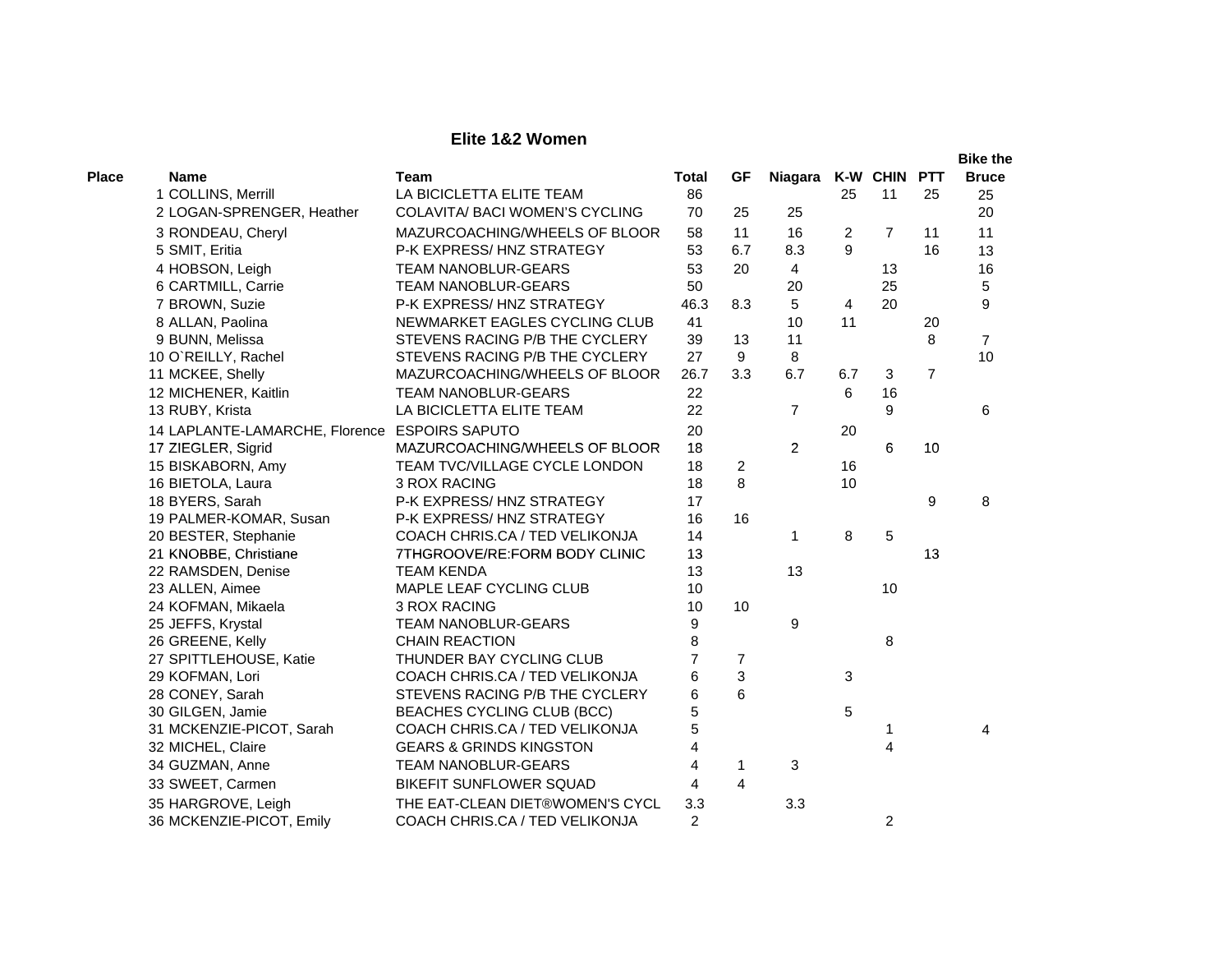## **Cadet Men**

|              |                           |                                |       |    |         |    |          |            | <b>Bike the</b> |
|--------------|---------------------------|--------------------------------|-------|----|---------|----|----------|------------|-----------------|
| <b>Place</b> | <b>Name</b>               | Team                           | Total | GF | Niagara |    | K-W CHIN | <b>PTT</b> | <b>Bruce</b>    |
|              | 1 ETZL, Brandon           | ST. CATHARINES CYCLING CLUB    | 141   | 25 | 25      | 16 | 25       | 25         | 25              |
|              | 2 SAMUEL, Travis          | MAZURCOACHING/WHEELS OF BLOOR  | 93    | 20 | 13      | 11 | 20       | 16         | 13              |
|              | 3 PERRY, Benjamin         | ST. CATHARINES CYCLING CLUB    | 92    | 11 | 20      | 25 | 16       | 20         |                 |
|              | 4 HOPKINS, Matthew        | ST. CATHARINES CYCLING CLUB    | 89    | 13 | 16      | 20 | 11       | 13         | 16              |
|              | 5 GEORGE, Adrian          | <b>INVITA - FCV</b>            | 65    | 16 | 11      | 8  |          | 10         | 20              |
|              | 6 SIMONDS, William        | <b>INVITA - FCV</b>            | 30    |    | 8       | 9  | 13       |            |                 |
|              | 7 WELSH, Drew             | <b>INVITA - FCV</b>            | 25    |    | 9       | 6  | 10       |            |                 |
|              | 8 NEWEDIUK, Harrison      | ESTEEMTRAINING.COM             | 21    |    |         | 10 |          |            | 11              |
|              | 9 PARCELS, Nathan         | <b>INDEPENDENT</b>             | 16    |    | 7       |    |          | 9          |                 |
|              | 10 LINDOW, Brandon        | NATIONAL CYCLING CENTRE HAMILT | 13    |    |         |    | 6        | 7          |                 |
|              | 11 MCKENZIE-PICOT, Daniel | COACH CHRIS.CA / TED VELIKONJA | 10    |    |         |    |          |            | 10              |
|              | 12 LEE, Brady             | ST. CATHARINES CYCLING CLUB    | 9     |    |         |    | 9        |            |                 |
|              | 13 KOPERA, Adam           | KURZAWINSKI COACH/SIX SERP C   | 9     | 9  |         |    |          |            |                 |
|              | 14 MILOSEVIC, Stefan      | <b>CHAIN REACTION</b>          | 9     |    |         |    |          |            | 9               |
|              | 15 LEE, Tyler             | ST. CATHARINES CYCLING CLUB    | 8     |    |         |    | 8        |            |                 |
|              | 16 RAPUS, Conner          | ESTEEMTRAINING.COM             | 8     | 8  |         |    |          |            |                 |
|              | 17 BURROWS, Nick          | NATIONAL CYCLING CENTRE HAMILT |       |    |         |    | 7        |            |                 |
|              | 18 NEWDICK, Alexander     | THE HUB RACE TEAM              |       |    |         |    |          |            |                 |
|              | 19 ORTON, James           | ESTEEMTRAINING.COM             | 6     |    | 6       |    |          |            |                 |
|              | 20 GABALDO, Max           | <b>INDEPENDENT</b>             | 5     |    |         |    | 5        |            |                 |

### **Junior Men**

| <b>Place</b> | Name                 | Team                              | Total | GF | Niagara |    | K-W CHIN PTT |    | <b>Bike the</b><br><b>Bruce</b> |
|--------------|----------------------|-----------------------------------|-------|----|---------|----|--------------|----|---------------------------------|
|              |                      |                                   |       |    |         |    |              |    |                                 |
|              | 1 BALESTRINI, Chris  | <b>REYNOLD CYCLE</b>              | 79    | 25 | 25      | 9  |              | 20 |                                 |
|              | 2 TRAFFORD, Brian    | OTTAWA BICYCLE CLUB               | 70    |    |         | 4  | 9            | 25 | 25                              |
|              | 3 CHARLTON, Gabriel  | <b>BLACK TOOTH GRIN BIKE CLUB</b> | 61    | 13 | 16      | 16 |              | 16 |                                 |
|              | 4 COSTA, Mason       | <b>SEPP'S CYCLING TEAM</b>        | 48    |    | 8       |    | 8            | 9  | 16                              |
|              | 5 OVSENEK, Kristofer | <b>INVITA - FCV</b>               | 45    |    |         |    | 25           |    | 20                              |
|              | 6 KING, Jason        | <b>INVITA - FCV</b>               | 44    |    | 4       | 20 | 20           |    |                                 |
|              | 7 CAMPBELL, David    | <b>INVITA - FCV</b>               | 43    |    | 6.      | 6  | 11           | 10 | 9                               |
|              | 8 NOBLE, Steven      | <b>INDEPENDENT</b>                | 41    | 16 |         | 25 |              |    |                                 |
|              | 9 BANKS, Jamie       | <b>CYCLEPATH OAKVILLE</b>         | 39    | 5  | 11      | 3  |              |    | 13                              |
|              | 10 ANDREW, Ben       | <b>MAPLE LEAF CYCLING CLUB</b>    | 38    |    | 10      | 11 | 10           |    |                                 |
|              | 11 RUPAY, Kyle       | LA BICICLETTA ELITE TEAM          | 37    |    | 13      |    | 13           | 11 |                                 |
|              |                      |                                   |       |    |         |    |              |    |                                 |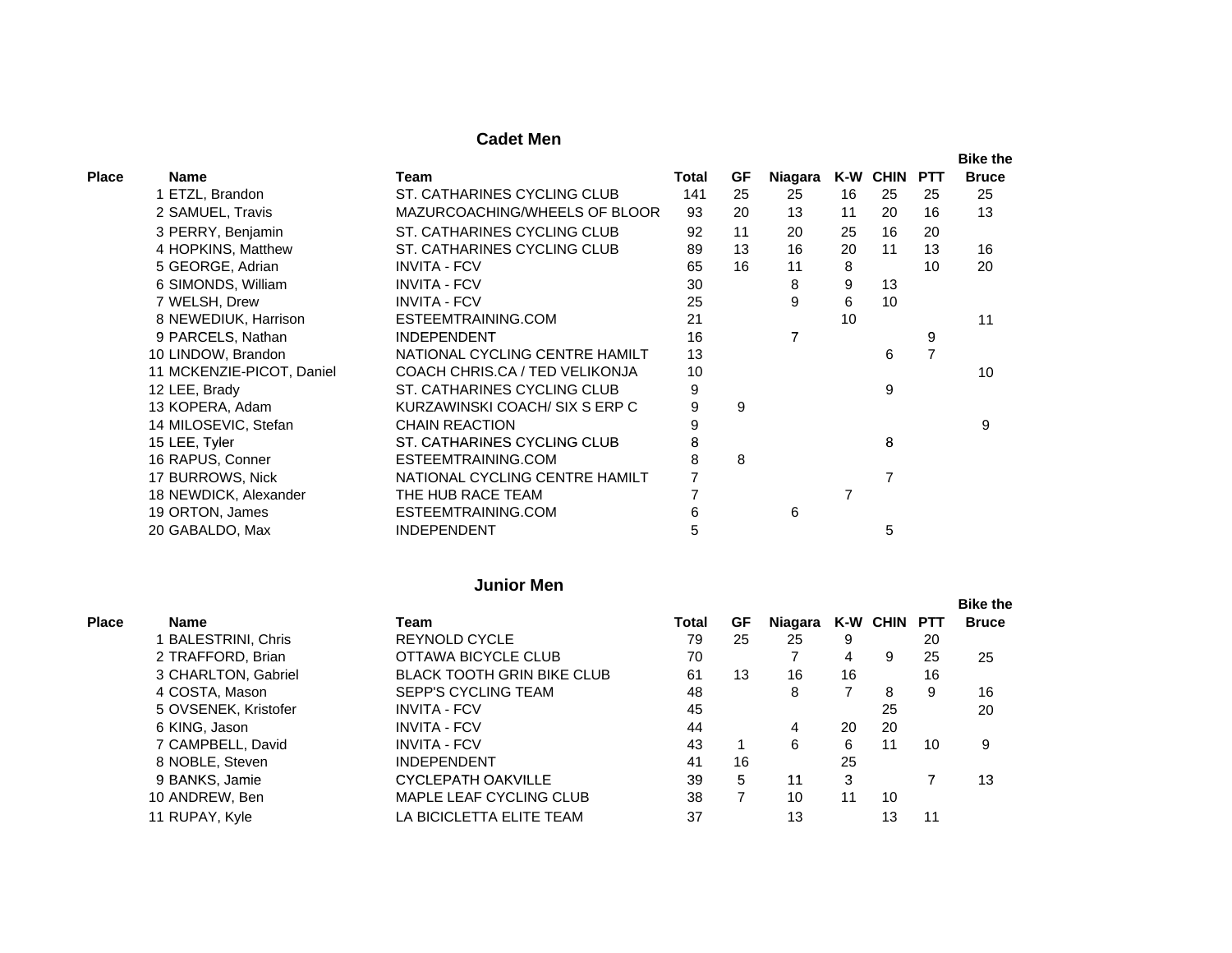| 12 MACCALLUM, Noah         | ST. CATHARINES CYCLING CLUB       | 33 | 20 |    | 13 |    |    |                |
|----------------------------|-----------------------------------|----|----|----|----|----|----|----------------|
| 13 SPENCER, Brandon        | MAZURCOACHING/WHEELS OF BLOOR     | 31 | 11 | 20 |    |    |    |                |
| 14 ZOTTL, Justin           | LA BICICLETTA ELITE TEAM          | 26 | 8  | 5  |    |    | 13 |                |
| 15 MCGINLEY, Patrick       | <b>INVITA - FCV</b>               | 25 |    | 9  | 10 | 6  |    |                |
| 16 MASSICOTTE, Jason       | CYCLEPATHMARKHAM.COM              | 24 |    |    | 8  | 16 |    |                |
| 17 SCOLLARD, Andrew        | <b>REYNOLD CYCLE</b>              | 17 |    |    | 2  |    |    | 8              |
| 18 MARROUCH, Woody         | COACH CHRIS.CA / TED VELIKONJA    | 14 |    |    |    | 3  |    | 11             |
| 19 GETLER, Alexander       | ABOVE THRESHOLD                   | 12 |    |    |    |    |    | $\overline{7}$ |
| 20 ST. MARTIN, Jean Daniel | <b>BLACK TOOTH GRIN BIKE CLUB</b> | 10 | 10 |    |    |    |    |                |
| 21 REINERT, Eric           | MAZURCOACHING/WHEELS OF BLOOR     | 10 |    |    |    |    |    | 10             |
| 22 MOREAU, Etienne         | TEAM HARDWOOD CYCLING AND SKI     | 9  | 9  |    |    |    |    |                |
| 23 BERGERON, Philippe      | OTTAWA BICYCLE CLUB               | 8  |    |    |    |    | 8  |                |
| 24 VARGA, Daniel           | <b>JETPOWER</b>                   | 6  | 6  |    |    |    |    |                |
| 25 WAGLER, Preston         | 3 ROX RACING                      | 4  | 4  |    |    |    |    |                |
| 26 CUBELLO, Brendan        | ESTEEMTRAINING.COM                | 3  |    | 3  |    |    |    |                |
| 27 MACKIE, David           | <b>HAMILTON CYCLING CLUB</b>      | 3  | 3  |    |    |    |    |                |
| 28 HUMPHRIES, Ryan         | ESTEEMTRAINING.COM                |    |    | 2  |    |    |    |                |
| 29 KREMBLEWSKI, Jordan     | DARKHORSE FLYERS                  |    |    |    |    |    |    |                |

#### **Elite 4 Men**

|       |                            |                                  |       |    |         |    |              |    | <b>Bike the</b> |
|-------|----------------------------|----------------------------------|-------|----|---------|----|--------------|----|-----------------|
| Place | <b>Name</b>                | Team                             | Total | GF | Niagara |    | K-W CHIN PTT |    | <b>Bruce</b>    |
|       | 1 KUPI, Christopher        | <b>HAMILTON CYCLING CLUB</b>     | 71    |    | 13      | 20 | 13           |    | 25              |
|       | 2 DAKIN, Dan               | ST. CATHARINES CYCLING CLUB      | 34    | 5  |         | 9  |              | 20 |                 |
|       | 3 PATRY, Nathan            | <b>SEPP'S CYCLING TEAM</b>       | 34    | 11 |         |    | 16           |    |                 |
|       | 4 INTINI, Kevin            | <b>MBRC.ORG - GEARS</b>          | 33    |    | 5       | 10 | 11           | 6  |                 |
|       | 5 GAGNON, Alexandre        | OTTAWA BICYCLE CLUB              | 29    |    | 16      |    |              | 13 |                 |
|       | 6 JARVIS, Chris            | TEAM TVC/VILLAGE CYCLE LONDON    | 24    |    |         |    | 8            | 16 |                 |
|       | 7 MIZZI, Rian              | NEWORLD CYCLE                    | 24    | 8  |         |    |              | 5  | 11              |
|       | 8 HRYCAJ, Yuri             | <b>WHEELS OF BLOOR</b>           | 20    |    |         |    | 20           |    |                 |
|       | 9 SCHIVES, Darryl          | TOWER INTERNATIONAL INC. CYCLING | 20    |    |         |    |              |    | 20              |
|       | 10 DALTON, Brian           | LONDON CENTENNIAL WHEELERS       | 20    |    |         |    | 7            |    | 13              |
|       | 11 ARCHI, Gregory          | <b>HAMILTON CYCLING CLUB</b>     | 18    |    | 8       |    |              | 10 |                 |
|       | 12 BERISTAIN, Alexander    | BEACHES CYCLING CLUB (BCC)       | 18    | 4  | 4       |    |              |    | 10              |
|       | 13 VAN EVERY, Russell      | TOWER INTERNATIONAL INC. CYCLING | 16    |    |         |    |              |    | 16              |
|       | 14 PAUPST, Greg            | LAPDOGS CYCLING CLUB             | 13    |    |         |    | 5            | 7  |                 |
|       | 15 DI CRISTOFARO, Nicholas | <b>MIDWEEK CYCLING CLUB</b>      | 12    |    |         | 3  |              |    | 9               |
|       | 16 OTT, Christopher        | PETERBOROUGH CYCLING CLUB        | 11    |    |         |    |              | 11 |                 |
|       | 17 MULLER-CHENG, Evan      | <b>INDEPENDENT</b>               | 9     |    |         |    | 9            |    |                 |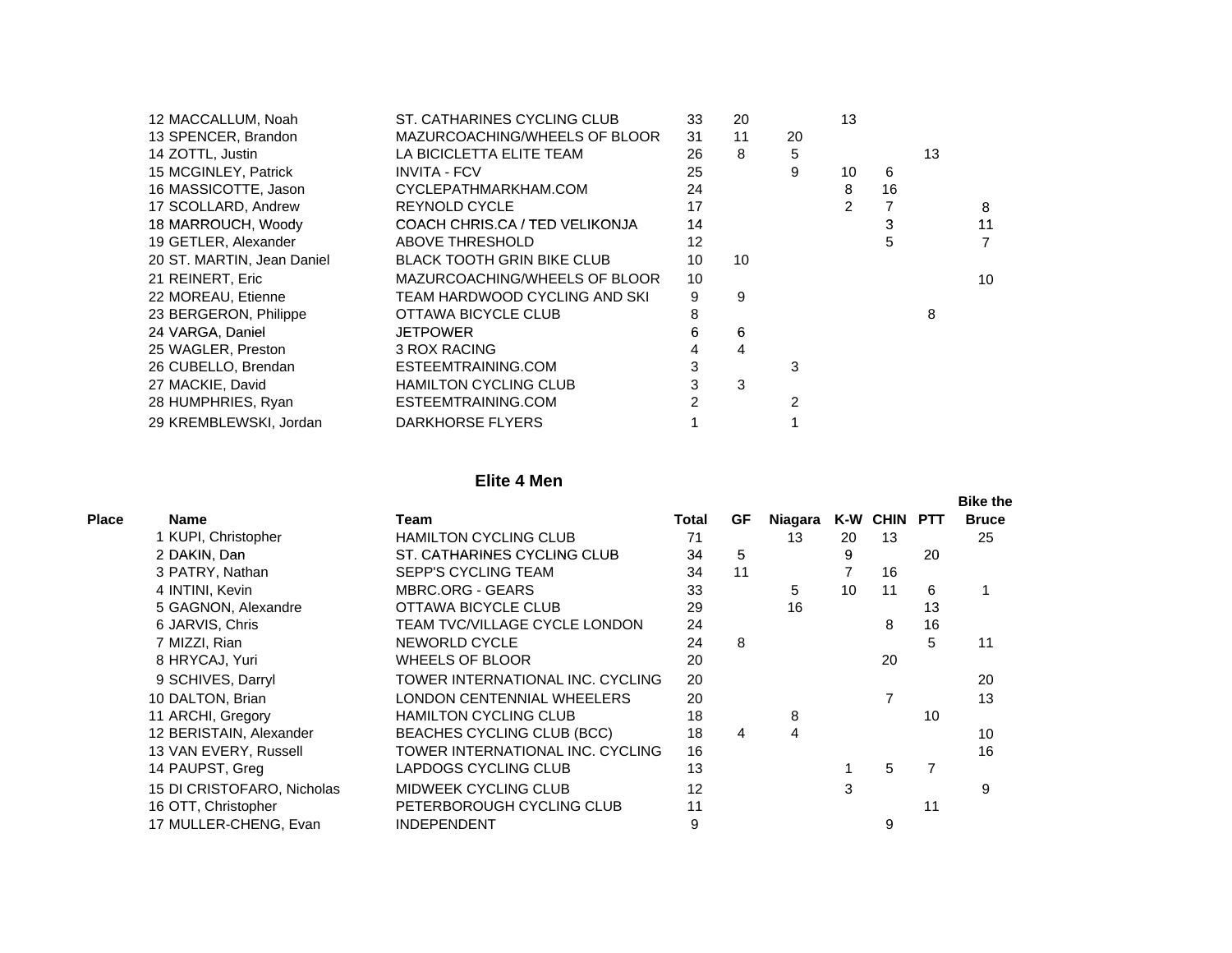| 18 CINNAMON, Kevin      | AQUILA/RACER SPORTIF/MATTAMY H | 9 |   | 8 |   |   |
|-------------------------|--------------------------------|---|---|---|---|---|
| 19 KOCAN, Darek         | DARKHORSE FLYERS               |   |   |   |   |   |
| 20 WATT, Robin          | ST. CATHARINES CYCLING CLUB    |   |   |   |   | 8 |
| 20 MCCAGUE, Jacob       | NEWMARKET EAGLES CYCLING CLUB  | 8 |   |   | 6 |   |
| 22 MONTAGUE, Trevor     | <b>BRANT CYCLE</b>             |   |   |   |   |   |
| 23 MCLEAN, James        | AQUILA/RACER SPORTIF/MATTAMY H |   |   |   |   |   |
| 24 MURTHY, Aditya       | CYCLE SOLUTIONS/ANGRY JOHNNY'S | 5 |   |   |   | 5 |
| 25 MOORE, Aidan         | LAPDOGS CYCLING CLUB           |   |   |   |   |   |
| 26 PATTE, Mike          | THE HUB RACE TEAM              |   |   |   |   |   |
| 27 CHARETTE, Jason      | BEACHES CYCLING CLUB (BCC)     |   |   |   |   |   |
| 28 LAI, Stephen         | OTTAWA BICYCLE CLUB            |   |   |   |   |   |
| 29 MARKIETA, Michael    | <b>INDEPENDENT</b>             |   |   |   |   |   |
| 30 KRMENCIK, John       | OAKVILLE CYCLING CLUB          |   | з |   |   |   |
| 31 PICCOLOTTO, Giordano | LAPDOGS CYCLING CLUB           |   | 2 |   |   |   |
| 32 BRASSARD, David      | <b>SEPP'S CYCLING TEAM</b>     |   |   |   |   |   |
|                         |                                |   |   |   |   |   |

## **Elite 3 Men**

|              |                       |                                   |       |               |         |     |                |    | <b>Bike the</b> |
|--------------|-----------------------|-----------------------------------|-------|---------------|---------|-----|----------------|----|-----------------|
| <b>Place</b> | <b>Name</b>           | Team                              | Total | GF            | Niagara |     | K-W CHIN PTT   |    | <b>Bruce</b>    |
|              | 1 CSIKOS, Max         | ST. CATHARINES CYCLING CLUB       | 53    | 20            | 8       |     |                |    | 25              |
|              | 2 BENT, James Lucas   | PETERBOROUGH CYCLING CLUB         | 48    |               | 11      | 10  |                | 20 | 6               |
|              | 3 JUG, Christian      | SOIGNEUR RACE SERVICES RACE TE    | 47.3  | 3             | 3       | 8.3 |                | 13 | 20              |
|              | 4 BRUCE, Rob          | MAZURCOACHING/WHEELS OF BLOOR     | 42    | 5             |         | 3   | 20             |    | 13              |
|              | 5 FITZGERALD, Scott   | <b>LAPDOGS CYCLING CLUB</b>       | 42    |               | 13      | 13  | 11             | 5  |                 |
|              | 6 OVERINGTON, Jeff    | <b>SEPP'S CYCLING TEAM</b>        | 41.3  |               | 3.7     | 4.3 | 8.3            | 25 |                 |
|              | 7 ASTON, Michael      | <b>INDEPENDENT</b>                | 38    | 13            |         | 5   | 9              |    | 11              |
|              | 8 HOLTZMAN, Tyler     | ST. CATHARINES CYCLING CLUB       | 32    |               |         |     | 16             | 16 |                 |
|              | 9 PHILBROOK, Charlie  | SOIGNEUR RACE SERVICES RACE TE    | 28    | 8             |         | 20  |                |    |                 |
|              | 10 POWER, Geoff       | LONDON CENTENNIAL WHEELERS        | 21.7  | 4.3           | 6.7     | 3.7 | $\overline{7}$ |    |                 |
|              | 11 HASYJ, Shaw        | THE HUB RACE TEAM                 | 21    | 7             | 10      | 4   |                |    |                 |
|              | 12 KURZAWINSKI, Dawid | KURZAWINSKI COACH/ SIX S ERP C    | 19    |               |         |     | 10             |    | 9               |
|              | 13 ROMERIL, Mark      | SPEEDRIVER.COM                    | 19    |               | 9       |     |                |    | 10              |
|              | 14 HENRI, Justin      | <b>HANDLEBARS CYCLING COMPANY</b> | 18.3  | $\mathcal{P}$ | 3.3     | 6   | 4              |    | 3               |
|              | 15 GROSE, David       | <b>BIKESPORTS RACING TEAM</b>     | 16    |               |         |     |                |    | 16              |
|              | 16 KING, Bryan        | SOIGNEUR RACE SERVICES RACE TE    | 16    |               |         |     | 8              |    | 8               |
|              | 17 WILSON, Robert     | SOIGNEUR RACE SERVICES RACE TE    | 14    |               | 6       | 8   |                |    |                 |
|              | 18 ABBOTT, Jason      | <b>INDEPENDENT</b>                | 12    |               |         | 11  |                |    |                 |
|              | 19 BURTON, Timothy    | <b>MBRC.ORG - GEARS</b>           | 11    |               |         |     |                | 11 |                 |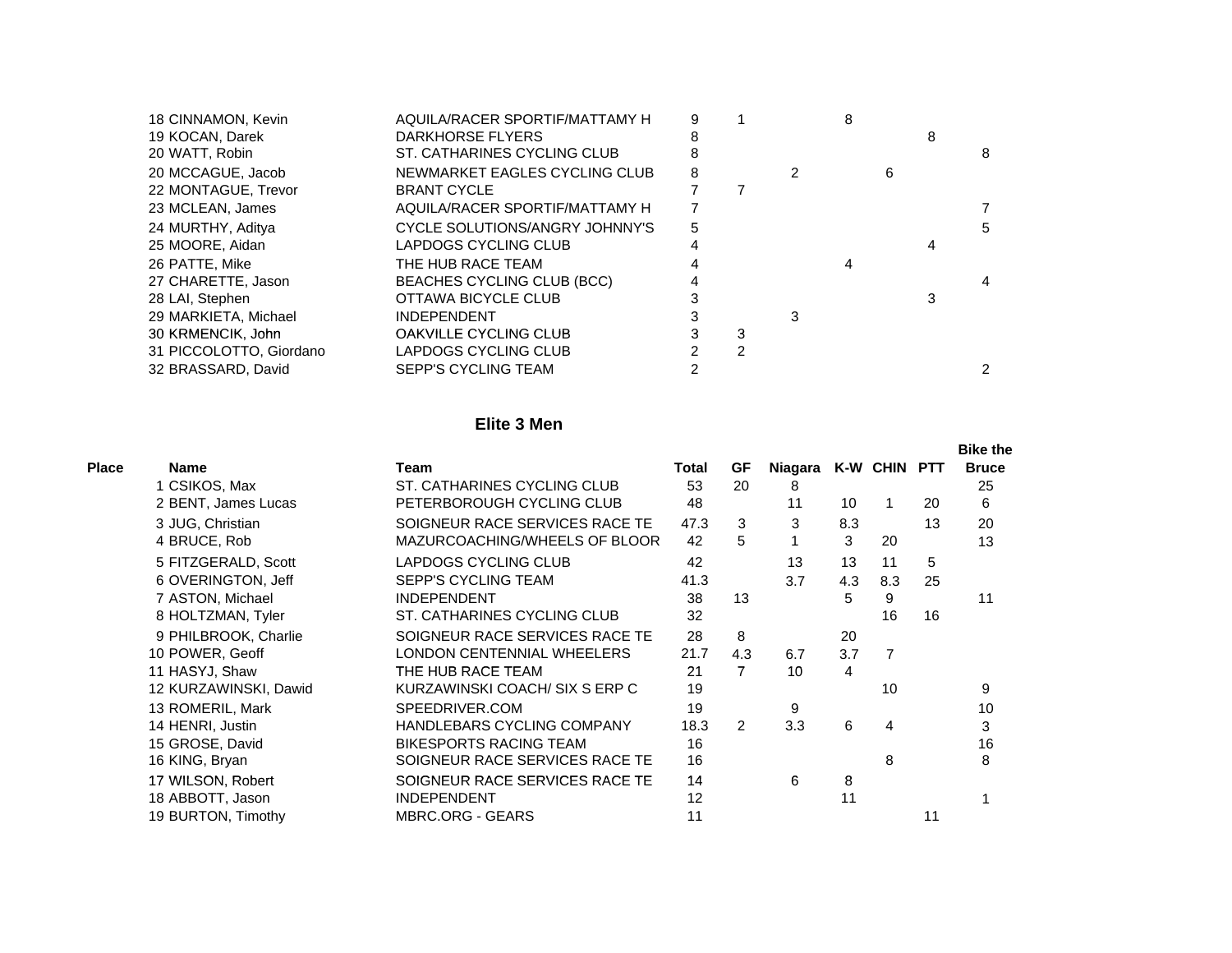| 20 KINSIE, Jon        | <b>INDEPENDENT</b>             | 11 | 11             |   |   |   |    |   |
|-----------------------|--------------------------------|----|----------------|---|---|---|----|---|
| 21 GILLIGAN, Mark     | <b>TEAM SILENT SPORTS</b>      | 11 | 6              |   |   | 5 |    |   |
| 22 CASCELLA, Mark     | LAPDOGS CYCLING CLUB           | 10 |                |   |   |   | 10 |   |
| 23 TRITTHARDT, Johann | LAPDOGS CYCLING CLUB           | 9  |                |   |   |   | 9  |   |
| 24 SCHNARR, Nathan    | <b>INDEPENDENT</b>             | 9  |                |   | 9 |   |    |   |
| 25 WAGLER, Jamie      | <b>TWO WHEEL EXPRESS</b>       | 9  | 9              |   |   |   |    |   |
| 26 WELDON, Scott      | SOIGNEUR RACE SERVICES RACE TE | 9  |                | 4 |   |   |    | 5 |
| 27 GROSSE, Jason      | <b>MBRC.ORG - GEARS</b>        | 8  |                |   |   |   | 8  |   |
| 28 BRUNET, Chris      | EURO-SPORTS.CA / FOODERY       |    |                |   |   |   |    |   |
| 29 SMITH, Stuart      | <b>TEAM SILENT SPORTS</b>      |    |                |   |   |   |    |   |
| 30 MCCLOSKEY, Paul    | PETERBOROUGH CYCLING CLUB      |    |                |   |   |   |    |   |
| 31 MCGRATH, Darryl    | <b>EVOLUTION CYCLES</b>        | 6  |                |   |   |   | 6  |   |
| 32 THOMAS, Matt       | SOIGNEUR RACE SERVICES RACE TE | 6  |                |   |   | 6 |    |   |
| 33 KELLY, Sean        | PETERBOROUGH CYCLING CLUB      | 5  |                | 5 |   |   |    |   |
| 34 GARTLEY, Ian       | AQUILA/RACER SPORTIF/MATTAMY H | 5  | 4              |   |   |   |    |   |
| 35 MILLIGAN, Scott    | LAPDOGS CYCLING CLUB           | 5  |                |   |   | 3 |    | 2 |
| 36 HO, Pak Yin        | TOWER INTERNATIONAL INC. CYCLE | 4  |                |   |   |   |    | 4 |
| 37 STEINMAN, Zachary  | SOIGNEUR RACE SERVICES RACE TE | 4  |                | 2 |   | 2 |    |   |
| 38 LEE, Ray           | D'ORNELLAS RACING TEAM         | 3  |                | 3 |   |   |    |   |
| 39 DEGIACOMO, Matt    | THUNDER BAY CYCLING CLUB       |    | 3              |   |   |   |    |   |
| 40 SORBARA, Thomas    | LA BICISQUADRA/REAL DEAL RACIN |    | $\overline{c}$ |   |   |   |    |   |
| 41 WAGLER, Simon      | <b>TWO WHEEL EXPRESS</b>       |    |                |   |   |   |    |   |

#### **Elite 1&2 Men**

|              |                          |                                |       |    |         |    |              |    | <b>Bike the</b> |
|--------------|--------------------------|--------------------------------|-------|----|---------|----|--------------|----|-----------------|
| <b>Place</b> | Name                     | Team                           | Total | GF | Niagara |    | K-W CHIN PTT |    | <b>Bruce</b>    |
|              | 1 VEAL, Ed               | LA BICICLETTA ELITE TEAM       | 68    |    |         | 25 | 20           | 13 | 2               |
|              | 2 SCHILLER, Jeffery      | GARNEAU-CLUB CHAUSSURES- OGILV | 58    |    |         |    | 25           | 8  | 25              |
|              | 3 ROTH, Ryan             | SPIDERTECH POWERED BY PLANET E | 45    |    | 25      |    |              | 20 |                 |
|              | 4 AITCHESON, Ryan        | <b>JET FUEL COFFEE</b>         | 44    |    | 20      | 20 | 4            |    |                 |
|              | 6 BRADBURY, Andrew       | DARKHORSE FLYERS               | 42    | 9  | 13      | 5  | 9            | 6  |                 |
|              | 5 BRYER, Charlie         | MAZURCOACHING/WHEELS OF BLOOR  | 42    | 13 | 16      | 2  |              | 11 |                 |
|              | 7 CHEYNE, Jordan         | MAZURCOACHING/WHEELS OF BLOOR  | 40    |    |         | 8  |              | 16 | 16              |
|              | 8 IVEY, Derrek           | MAZURCOACHING/WHEELS OF BLOOR  | 37    |    |         |    | 16           | 9  | 5               |
|              | 9 FICKO, Darko           | LA BICICLETTA ELITE TEAM       | 33    |    | 6       |    |              |    | 20              |
|              | 10 NOVAKOWSKI, Devon     | GARNEAU-CLUB CHAUSSURES- OGILV | 26    |    |         | 11 | 13           | 2  |                 |
|              | 11 FILLION, Aaron        | <b>RIDE WITH RENDALL</b>       | 25    |    |         |    |              | 25 |                 |
|              | 12 DEFRANCESCHI, Daniele | <b>JET FUEL COFFEE</b>         | 25    | 25 |         |    |              |    |                 |
|              | 13 STEEDS, Justin        | MAZURCOACHING/WHEELS OF BLOOR  | 25    |    | 11      | 13 |              |    |                 |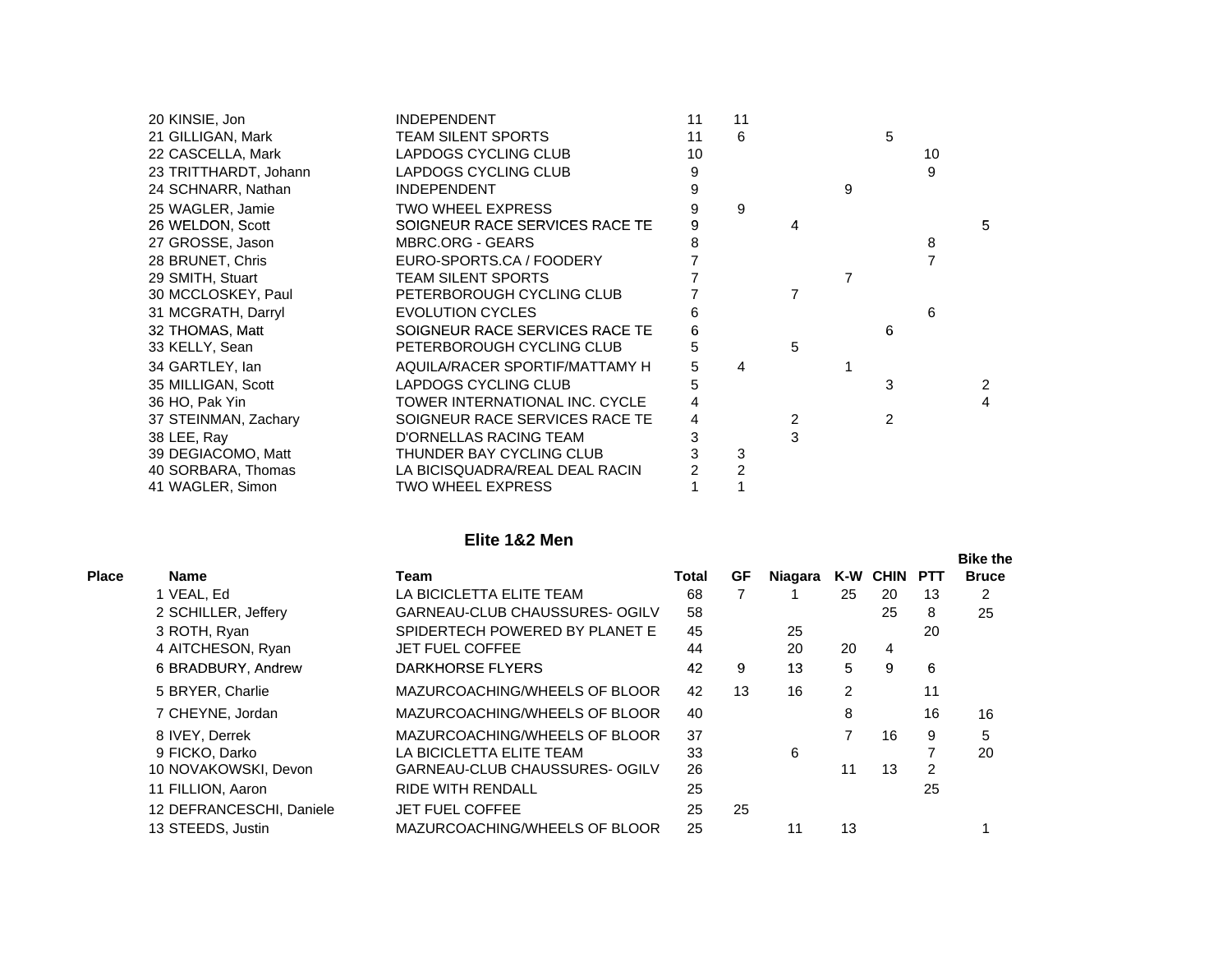| 14 SMITH, Jamie      | LA BICICLETTA ELITE TEAM           | 25             | 8              | 9               |                |     |    | 8              |
|----------------------|------------------------------------|----------------|----------------|-----------------|----------------|-----|----|----------------|
| 15 MORSE, Peter      | JET FUEL COFFEE                    | 23             | $\overline{4}$ | 3               | 6              |     |    | 10             |
| 16 DE CAL, Andrew    | SHORTHILLS CYCLING CLUB RACE T     | 21.7           | 6.7            | 6.7             | 8.3            |     |    |                |
| 17 DAVIS, Kevin      | <b>WHEELS OF BLOOR</b>             | 21             | 6              | $5\phantom{.0}$ | $\overline{4}$ | 6   |    |                |
| 18 ST. JAMES, David  | <b>CYCLES LONDON RACING TEAM</b>   | 20.6           | 3.3            | 8.3             | 0.7            | 8.3 |    |                |
| 20 LATTIMORE, Andrew | GARNEAU-CLUB CHAUSSURES- OGILV     | 20             |                |                 | 16             |     | 4  |                |
| 19 RANDELL, Andrew   | SPIDERTECH POWERED BY PLANET E     | 20             | 20             |                 |                |     |    |                |
| 21 RIGGS, Jamie      | GARNEAU-CLUB CHAUSSURES- OGILV     | 20             |                | $\overline{7}$  |                |     |    | 13             |
| 23 GRUBER, Chris     | <b>INDEPENDENT</b>                 | 19             |                |                 |                | 10  |    | 9              |
| 22 VARABEI, Anton    | CYCLE SOLUTIONS/ANGRY JOHNNY'S     | 19             | 5              |                 | 3              |     |    | 11             |
| 24 PALMA, Mark       | <b>SWEET PETE'S</b>                | 17.9           | 8.3            |                 | 5.3            | 4.3 |    |                |
| 25 GIULIANO, Joe     | <b>JET FUEL COFFEE</b>             | 16             | 16             |                 |                |     |    |                |
| 26 WOODS, Michael    | <b>SCOTT RACING</b>                | 11             |                |                 |                | 11  |    |                |
| 27 LI, Marco         | <b>DARKHORSE FLYERS</b>            | 11             |                |                 |                |     | 5  | 6              |
| 28 PRITCHARD, Bayden | SPEEDRIVER.COM                     | 10.6           | 5.3            | 5.3             |                |     |    |                |
| 29 NASH, Michael     | <b>RIDE WITH RENDALL</b>           | 10             |                |                 |                |     | 10 |                |
| 30 ALP, Stu          | NORCO EVOLUTION                    | 10             |                |                 | 10             |     |    |                |
| 31 BLACK, Kevin      | <b>WHEELS OF BLOOR</b>             | 10             |                | 10              |                |     |    |                |
| 32 DE JONG, Vince    | COACH CHRIS.CA / TED VELIKONJA     | 10             | 10             |                 |                |     |    |                |
| 33 BLAKE, Ben        | <b>GEARS &amp; GRINDS KINGSTON</b> | 9              |                |                 | 9              |     |    |                |
| 34 BYER, Dave        | <b>JET FUEL COFFEE</b>             | 8              |                |                 |                | 8   |    |                |
| 35 ZAK, Jan          | MAZURCOACHING/WHEELS OF BLOOR      | 8              |                | 8               |                |     |    |                |
| 36 MUNDY, Evan       | GARNEAU-CLUB CHAUSSURES- OGILV     | 7              |                |                 |                |     | 3  | $\overline{4}$ |
| 37 WALTERS, Mark     | MAZURCOACHING/WHEELS OF BLOOR      | 5              |                |                 |                | 5   |    |                |
| 38 MAHLER, Luc       | <b>SCOTT RACING</b>                | 3              |                |                 |                | 3   |    |                |
| 41 LARMER, James     | <b>DARKHORSE FLYERS</b>            | 3              |                | $\overline{2}$  |                | 1   |    |                |
| 39 CHOWN, Nathan     | HANDLEBARS CYCLING COMPANY         | 3              | 3              |                 |                |     |    |                |
| 40 SHRIVE, Graham    | NINE2FIVEPRO.COM CYCLING TEAM      | 3              |                |                 |                |     |    | 3              |
| 42 DAL-CIN, Matteo   | ROCKY MOUNTAIN / PRO-CYCLE         | $\overline{2}$ | $\overline{2}$ |                 |                |     |    |                |
| 43 TSILEMOS, Jim     | <b>RIDE WITH RENDALL</b>           |                |                |                 |                |     | 1  |                |
| 44 CATAFORD, Alex    | ROCKY MOUNTAIN- CIBC WOOD GUND     |                |                |                 | 1              |     |    |                |
| 45 RICE, Rob         | SUDBURY CYCLING CLUB               |                | 1              |                 |                |     |    |                |

#### **Master 3 Men**

|              |                  |                              |       |    |                      |    |  | <b>Bike the</b> |
|--------------|------------------|------------------------------|-------|----|----------------------|----|--|-----------------|
| <b>Place</b> | Name             | Team                         | Total | GF | Niagara K-W CHIN PTT |    |  | <b>Bruce</b>    |
|              | HUTCHESON, James | P-K EXPRESS/HNZ STRATEGY     | 92    | 20 | 20                   |    |  | 25              |
|              | 2 STUART. Mark   | CYCLEPATH OAKVILLE RACE TEAM | 37    |    |                      |    |  | 11              |
|              | 3 KWARTA, John   | SPEEDRIVER.COM               | 36    |    |                      | 16 |  | 20              |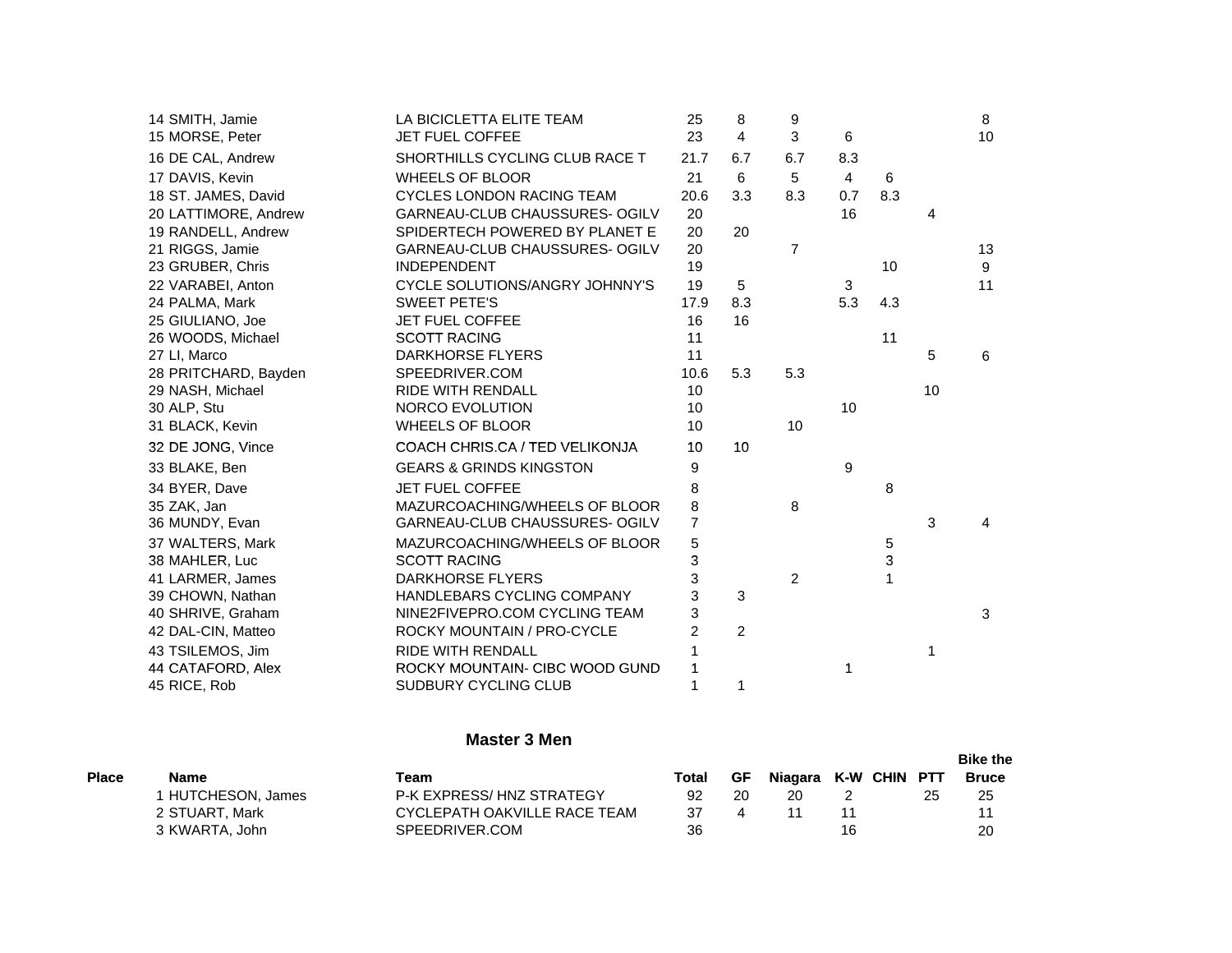| 4 DOYLE, Trevor         | BEACHES CYCLING CLUB (BCC)        | 30             |                |                | 10               | 16             |                | $\overline{4}$ |
|-------------------------|-----------------------------------|----------------|----------------|----------------|------------------|----------------|----------------|----------------|
| 5 TOMLINSON, Glendon    | <b>GEARS BIKE SHOP CLUB</b>       | 28             |                |                | 13               | 10             |                | 5              |
| 6 DI SILVESTRO, Matthew | EURO-SPORTS.CA / FOODERY          | 25             |                | 25             |                  |                |                |                |
| 7 HERBST, Mark          | AQUILA/RACER SPORTIF/MATTAMY H    | 25             | 9              |                |                  |                | 16             |                |
| 8 UGALDE, Richard       | AQUILA/RACER SPORTIF/MATTAMY H    | 21             | $\mathbf{1}$   |                |                  | 20             |                |                |
| 9 MURPHY, Jeff          | ST. CATHARINES CYCLING CLUB       | 20             |                |                | 20               |                |                |                |
| 10 MCILROY, William     | J & J CYCLE                       | 20             |                |                |                  |                | 20             |                |
| 11 FALKENSTEIN, Lorne   | <b>CYCLES LONDON RACING TEAM</b>  | 20             |                |                | 6                | 6              | 8              |                |
| 12 TAYLOR, John         | <b>WHEELS OF BLOOR</b>            | 16             | 16             |                |                  |                |                |                |
| 13 JORDAN, Trevor       | <b>INDEPENDENT</b>                | 16             |                |                |                  |                |                | 16             |
| 14 BIEGALSKI, Patryk    | <b>BEACHES CYCLING CLUB (BCC)</b> | 16             |                | 5              |                  |                | 11             |                |
| 15 SPRINGALL, Rolie     | <b>CYCLE CAMBRIDGE</b>            | 15             |                |                | 5                |                |                | 10             |
| 16 DOBSON, David        | TREK STORE RACE TEAM              | 15             |                |                | 8                |                |                | $\overline{7}$ |
| 17 CHAMBERS, Ian        | MAZURCOACHING/WHEELS OF BLOOR     | 14             |                |                | 4                |                | 10             |                |
| 18 JONES, Graham        | <b>SWEET PETE'S</b>               | 14             | $\overline{7}$ | $\overline{7}$ |                  |                |                |                |
| 19 PITTS, Martin        | AQUILA/RACER SPORTIF/MATTAMY H    | 13             |                |                |                  | 13             |                |                |
| 20 WARD, Vernon         | <b>TEAM SILENT SPORTS</b>         | 13             | 11             | 2              |                  |                |                |                |
| 21 DEAGAZIO, Emilio     | KURZAWINSKI COACH/ SIX S ERP C    | 12             |                | 9              |                  | 3              |                |                |
| 22 ALDRIDGE, William    | <b>INDEPENDENT</b>                | 11             |                | 8              | 3                |                |                |                |
| 23 BOTTERELL, Angus     | MIDWEEK CYCLING CLUB              | 10             |                | 10             |                  |                |                |                |
| 24 HUGHES, Trevor       | AQUILA/RACER SPORTIF/MATTAMY H    | 10             | 10             |                |                  |                |                |                |
| 25 WIECHULA, Stefan     | CYCLE SOLUTIONS/ANGRY JOHNNY'S    | 9              |                |                | $\boldsymbol{9}$ |                |                |                |
| 26 HARRIS, Joseph       | <b>HAMILTON CYCLING CLUB</b>      | 9              |                |                |                  |                | 9              |                |
| 27 PERRIN, Pierre       | TEAM NANOBLUR-GEARS               | 9              |                |                |                  |                |                | 9              |
| 28 VAN DONGEN, Sean     | <b>DARKHORSE FLYERS</b>           | 8              | 8              |                |                  |                |                |                |
| 29 FAULKNER, Rob        | <b>HAMILTON CYCLING CLUB</b>      | 8              |                |                |                  |                |                | 8              |
| 30 RAMSAY, James        | AQUILA/RACER SPORTIF/MATTAMY H    | 8              | $\overline{c}$ |                |                  |                |                | 6              |
| 31 LAWSON, Tim          | <b>WHEELS OF BLOOR</b>            | $\overline{7}$ |                |                | $\overline{7}$   |                |                |                |
| 32 SALVATI, Marco       | KURZAWINSKI COACH/ SIX S ERP C    | $\overline{7}$ |                |                |                  |                | $\overline{7}$ |                |
| 33 UGUEN, Gilles        | <b>CHAIN REACTION</b>             | $\overline{7}$ | 5              |                |                  | $\overline{c}$ |                |                |
| 34 PASCAZI, Massimo     | <b>INDEPENDENT</b>                | 6              |                | 6              |                  |                |                |                |
| 35 BRADBURY, Paul       | <b>DARKHORSE FLYERS</b>           | 6              | 6              |                |                  |                |                |                |
| 36 CHONG, David         | LAPDOGS CYCLING CLUB              | 6              |                |                |                  | 1              | 5              |                |
| 37 BAUER, Mitch         | NEWORLD CYCLE                     | 6              | 3              | 3              |                  |                |                |                |
| 38 GIVENS, Robert       | <b>CHAIN REACTION</b>             | 5              |                |                |                  | 5              |                |                |
| 39 HALLS, Sam           | <b>BIKESPORTS RACING TEAM</b>     | 4              |                |                |                  | 4              |                |                |
| 40 MYCHAJLYSZYN, Jon    | <b>DARKHORSE FLYERS</b>           | $\overline{4}$ |                | 1              |                  |                | 1              | $\overline{2}$ |
| 41 CASH, Joel           | <b>WHEELS OF BLOOR</b>            | 3              |                |                |                  |                | 3              |                |
| 42 KER, Jeff            | LAPDOGS CYCLING CLUB              | 3              |                |                |                  |                |                | 3              |
| 43 PTOLEMY, lan         | LAPDOGS CYCLING CLUB              | $\mathbf{1}$   |                |                | 1                |                |                |                |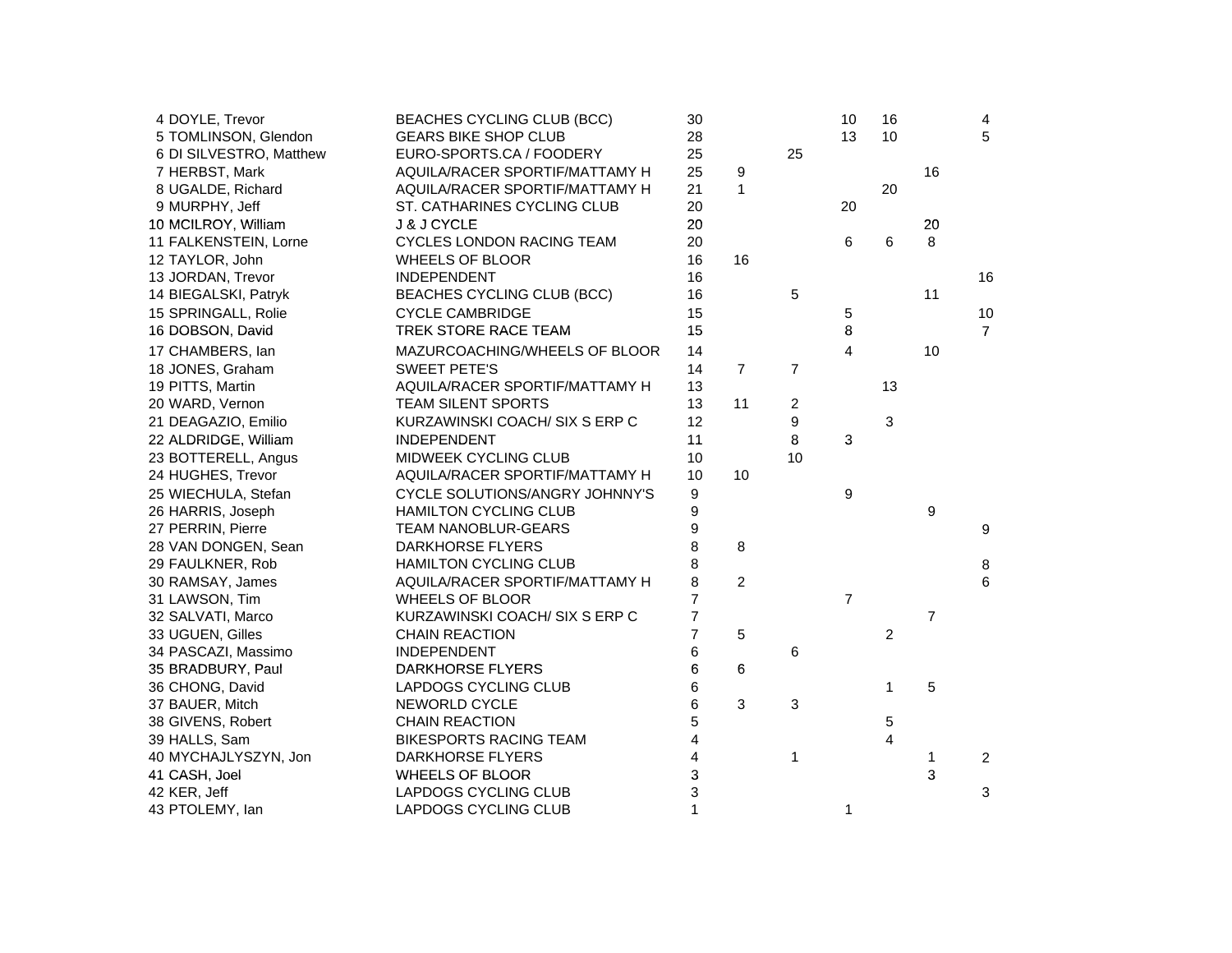# **Master 2 Men**

|              |                       |                                 |                |                |                      |                |                |                | <b>Bike the</b> |
|--------------|-----------------------|---------------------------------|----------------|----------------|----------------------|----------------|----------------|----------------|-----------------|
| <b>Place</b> | <b>Name</b>           | <b>Team</b>                     | <b>Total</b>   | <b>GF</b>      | Niagara K-W CHIN PTT |                |                |                | <b>Bruce</b>    |
|              | 1 KELLY, Brian        | <b>ABOVE THRESHOLD</b>          | 46             |                |                      | 11             | 11             | 16             | 8               |
|              | 2 BARTHOLOMEW, Chris  | PETERBOROUGH CYCLING CLUB       | 40             | 20             |                      |                | 20             |                |                 |
|              | 3 VISSER, Rob         | ST. CATHARINES CYCLING CLUB     | 33.3           |                |                      | 8.3            | 25             |                |                 |
|              | 4 SHAW, Mark          | <b>CHAIN REACTION</b>           | 27             | 11             |                      |                | 13             |                | 3               |
|              | 5 HENDRIKS, Aaron     | CYCLEPATH OAKVILLE RACE TEAM    | 25             |                |                      |                |                | 25             |                 |
|              | 7 KIRK, Chris         | <b>INDEPENDENT</b>              | 25             |                |                      | 9              |                |                | 16              |
|              | 6 HOWITT, Julian      | ESTEEMTRAINING.COM              | 25             |                |                      |                |                |                | 25              |
|              | 8 WAWROW, Leszek      | <b>WHEELS OF BLOOR</b>          | 23.3           |                | 5.3                  | 10             | 8              |                |                 |
|              | 9 CULLEN, Myles       | TEAM SPOKE O'MOTION             | 23             |                | 1                    |                |                | 13             | 9               |
|              | 11 WEINSTEIN, Gary    | ZM CYCLE & FITNESS CYCLING CLU  | 22             |                |                      | 6              | 5              | 4              | $\overline{7}$  |
|              | 10 PWU, Victor        | <b>WHEELS OF BLOOR</b>          | 22             |                |                      |                | 6              | 5              | 11              |
|              | 12 NISHMAN, Rob       | CYCLEPATHMARKHAM.COM            | 20             |                |                      |                |                | 20             |                 |
|              | 13 KOOPS, Derek       | ZM CYCLE & FITNESS CYCLING CLU  | 20             |                |                      | 20             |                |                |                 |
|              | 14 MARCOTTE, Stephane | ZM CYCLE & FITNESS CYCLING CLUB | 20             |                |                      |                |                |                | 20              |
|              | 15 PROVART, John      | <b>CHAIN REACTION</b>           | 19             |                | 11                   |                | $\overline{c}$ |                | 6               |
|              | 16 FUNK, Colin        | J & J CYCLE                     | 17             |                | 10                   |                |                | $\overline{7}$ |                 |
|              | 17 DEVRIES, Paul      | <b>TEAM RACE</b>                | 16             |                |                      |                | 16             |                |                 |
|              | 21 QUATSCH, Michael   | SEPP'S CYCLING TEAM             | 16             |                |                      | $\overline{7}$ |                | 9              |                 |
|              | 18 LANSPEARY, Dylan   | <b>CICLO SPORT RACING</b>       | 16             |                |                      | 16             |                |                |                 |
|              | 19 PINET, Robert      | ESTEEMTRAINING.COM              | 16             |                | 16                   |                |                |                |                 |
|              | 20 STEPHENSON, Wes    | ST. CATHARINES CYCLING CLUB     | 16             | 16             |                      |                |                |                |                 |
|              | 22 CAMACHO, Bruce     | D'ORNELLAS RACING TEAM          | 14             |                |                      |                | 10             |                | 4               |
|              | 24 D'ANGELO, Andy     | KURZAWINSKI COACH/ SIX S ERP C  | 14             |                |                      |                | 9              |                | 5               |
|              | 23 AKOT, Lawrence     | <b>INDEPENDENT</b>              | 14             |                |                      |                | 4              |                | 10              |
|              | 25 FANTASKE, Steve    | BEACHES CYCLING CLUB (BCC)      | 13             |                | 13                   |                |                |                |                 |
|              | 26 ZURCHER, Stefan    | D'ORNELLAS RACING TEAM          | 12             | $\overline{7}$ | 5                    |                |                |                |                 |
|              | 27 DE GANNES, Derek   | <b>ABOVE THRESHOLD</b>          | 11             |                |                      |                |                | 11             |                 |
|              | 28 VLEMMIX, Chris     | TEAM TVC/VILLAGE CYCLE LONDON   | 11             |                |                      | 8              | 3              |                |                 |
|              | 29 PIERCE, David      | ESTEEMTRAINING.COM              | 10             |                |                      |                |                | 10             |                 |
|              | 30 MACLENNAN, Jeremy  | ZM CYCLE & FITNESS CYCLING CLU  | 10             | 10             |                      |                |                |                |                 |
|              | 31 RING, Mike         | LONG SAULT LONG SHOTS           | 9              |                | 9                    |                |                |                |                 |
|              | 32 CHAMBERS, Chris    | MAZURCOACHING/WHEELS OF BLOOR   | 8              |                |                      |                |                | 8              |                 |
|              | 33 HOBSON, George     | ZM CYCLE & FITNESS CYCLING CLU  | 8              |                | 8                    |                |                |                |                 |
|              | 34 ENNS, David        | <b>BRANT CYCLE</b>              | 8              | 8              |                      |                |                |                |                 |
|              | 35 LUEDTKE, Chad      | <b>ABOVE THRESHOLD</b>          | 8              |                |                      |                |                | 6              | $\overline{2}$  |
|              | 36 SPERBER, Graeme    | TEAM SILENT SPORTS              | $\overline{7}$ |                |                      |                | $\overline{7}$ |                |                 |
|              | 37 IVEY, Chris        | NEWMARKET EAGLES CYCLING CLUB   | 7              |                |                      | 5              |                | 2              |                 |
|              | 38 LAWRIE, Michael    | CYCLEPATH OAKVILLE RACE TEAM    | 6              |                | 6                    |                |                |                |                 |
|              |                       |                                 |                |                |                      |                |                |                |                 |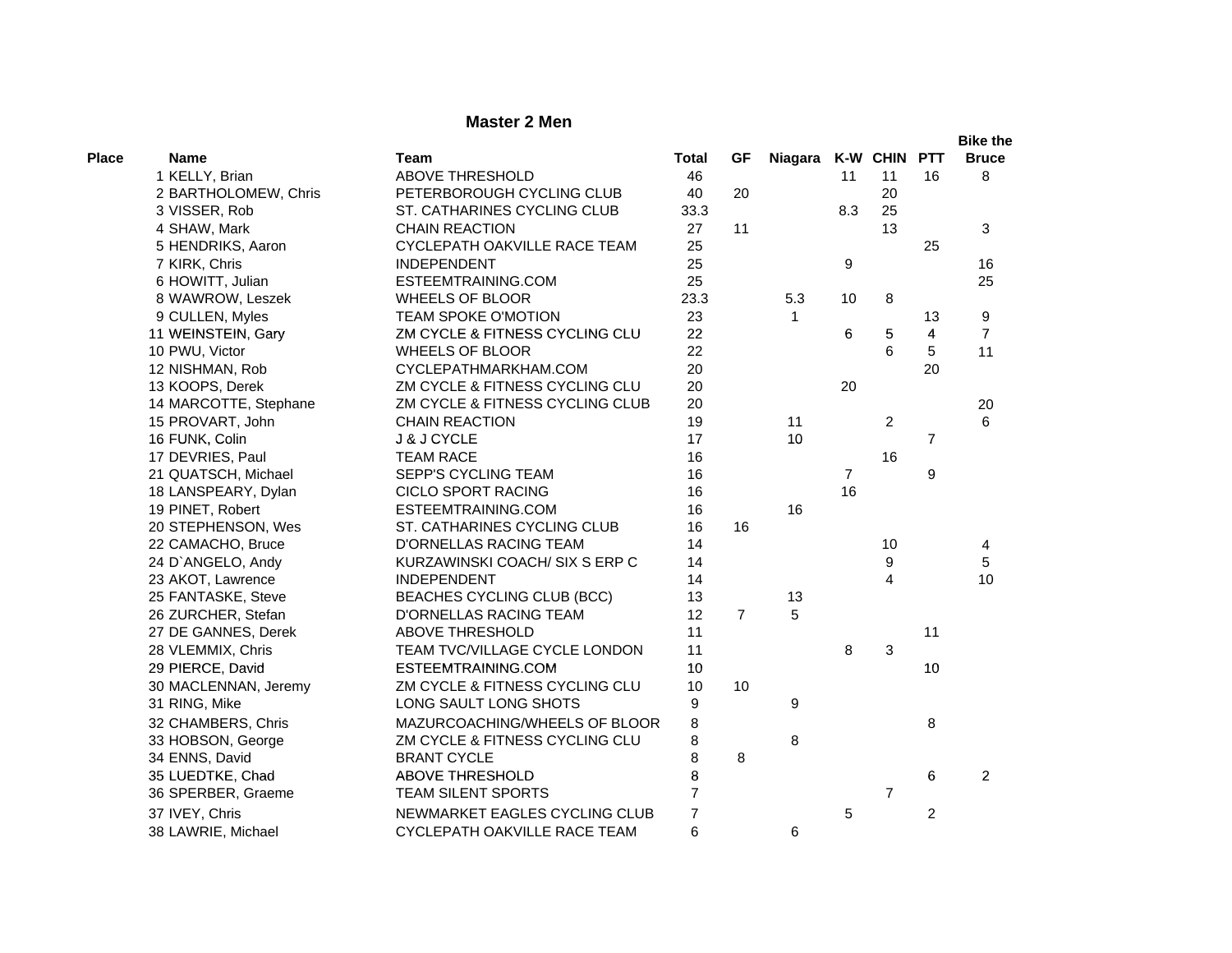|             |                                                                                                                                                                                                                                                                       | 6 | 6                                                                                                                                                               |   |   |   |  |
|-------------|-----------------------------------------------------------------------------------------------------------------------------------------------------------------------------------------------------------------------------------------------------------------------|---|-----------------------------------------------------------------------------------------------------------------------------------------------------------------|---|---|---|--|
|             | SPEEDRIVER.COM                                                                                                                                                                                                                                                        | 4 |                                                                                                                                                                 |   | 4 |   |  |
|             | <b>MBRC.ORG - GEARS</b>                                                                                                                                                                                                                                               |   |                                                                                                                                                                 |   |   |   |  |
|             | <b>CHAIN REACTION</b>                                                                                                                                                                                                                                                 |   |                                                                                                                                                                 |   |   |   |  |
|             | <b>TEAM SPOKE O'MOTION</b>                                                                                                                                                                                                                                            | 3 |                                                                                                                                                                 |   |   | 3 |  |
|             |                                                                                                                                                                                                                                                                       |   |                                                                                                                                                                 |   | 3 |   |  |
|             |                                                                                                                                                                                                                                                                       | 3 |                                                                                                                                                                 | 2 |   |   |  |
|             | DARKHORSE FLYERS                                                                                                                                                                                                                                                      |   | 3                                                                                                                                                               |   |   |   |  |
|             | CICLO WERKS BMC                                                                                                                                                                                                                                                       |   |                                                                                                                                                                 |   | 2 |   |  |
|             | <b>BRANT CYCLE</b>                                                                                                                                                                                                                                                    |   | 2                                                                                                                                                               |   |   |   |  |
|             | DARKHORSE FLYERS                                                                                                                                                                                                                                                      |   |                                                                                                                                                                 |   |   |   |  |
|             | <b>CHAIN REACTION</b>                                                                                                                                                                                                                                                 |   |                                                                                                                                                                 |   |   |   |  |
|             |                                                                                                                                                                                                                                                                       |   |                                                                                                                                                                 |   |   |   |  |
|             |                                                                                                                                                                                                                                                                       |   |                                                                                                                                                                 |   |   |   |  |
| 41 NG, Carl | 39 VANDENBERG, Will<br>40 MAY, Jason<br>42 MORGAN, Geoffrey<br>43 CLAVIR, Rick<br>44 VERHOEVEN, Hank<br>46 FOGELMAN, Gary<br>45 APSE, Edgars<br>47 LACKOVIC, Sladen<br>48 CLARKE, Carl<br>49 TAHA, Tim<br>50 ALVAREZ, Ernesto<br>51 VARGA, Steve<br>52 WHITE, Michael |   | COACH CHRIS.CA / TED VELIKONJA<br>CYCLEPATH OAKVILLE RACE TEAM<br>ENDURO SPORT PFR BY POWERWA<br>KAMIKAZE RACING, COLLINGWOOD<br>SOIGNEUR RACE SERVICES RACE TE |   |   |   |  |

#### **Master 1 Men**

|              |                       |                                |       |                |         |    |              |    | <b>Bike the</b> |
|--------------|-----------------------|--------------------------------|-------|----------------|---------|----|--------------|----|-----------------|
| <b>Place</b> | <b>Name</b>           | Team                           | Total | GF             | Niagara |    | K-W CHIN PTT |    | <b>Bruce</b>    |
|              | 1 LUKASIK, Radek      | <b>WHEELS OF BLOOR</b>         | 58    | 25             |         | 13 | 20           |    |                 |
|              | 2 SCHMIDT, Matthias   | ZM CYCLE & FITNESS CYCLING CLU | 58    | 8              | 16      | 20 |              | 13 | 1               |
|              | 3 BIRD, Bruce         | <b>WHEELS OF BLOOR</b>         | 56    |                | 11      |    | 4            | 16 | 25              |
|              | 4 D'AMICO, Robert     | Z- TEAM POWERED BY LA BICICLET | 47    |                | 9       |    | 25           |    | 13              |
|              | 5 CAVANAGH, Greg      | <b>WHEELS OF BLOOR</b>         | 39    |                | 13      | 25 |              |    |                 |
|              | 6 PETROVSKI, Ilija    | ABOVE THRESHOLD                | 37    | 9              |         | 8  |              | 20 |                 |
|              | 7 MATUSZCZAK, Wieslaw | AQUILA/RACER SPORTIF/MATTAMY H | 34.3  | 8.3            |         |    | 6            |    | 20              |
|              | 8 BAKER, Steven       | <b>TEAM CROSS</b>              | 27    |                |         |    | 16           |    | 11              |
|              | 9 SCOTT, Ian J.       | <b>WHEELS OF BLOOR</b>         | 26    | 5              | 5       | 16 |              |    |                 |
|              | 10 HARDINGE, Derek    | LAPDOGS CYCLING CLUB           | 26    |                |         | 11 | 10           | 5  |                 |
|              | 11 AMOS, Ron          | <b>RIDE WITH RENDALL</b>       | 25    |                |         |    |              | 25 |                 |
|              | 12 PURVIS, Blair      | <b>NEWORLD CYCLE</b>           | 25    |                | 25      |    |              |    |                 |
|              | 13 GREENE, Paul       | <b>CHAIN REACTION</b>          | 22    | $\overline{2}$ |         | 9  | 11           |    |                 |
|              | 14 MOGG, Peter        | THE HUB RACE TEAM              | 22    | 4              |         | 2  | 8            |    | 8               |
|              | 15 NG, Ken            | LA BICICLETTA ELITE TEAM       | 21    | 1              | 10      | 10 |              |    |                 |
|              | 16 DOUGLAS, Jeff      | <b>CHAIN REACTION</b>          | 21    |                | 6       |    | 5            |    | 10              |
|              | 17 VINCZE, Jason      | SOUND SOLUTIONS                | 20    |                | 20      |    |              |    |                 |
|              | 18 DAGENAIS, Richard  | <b>INDEPENDENT</b>             | 20    | 20             |         |    |              |    |                 |
|              | 19 DWYER, Nicholas    | <b>CICLO SPORT RACING</b>      | 16    | 16             |         |    |              |    |                 |
|              | 20 MASET, Eduardo     | Z- TEAM POWERED BY LA BICICLET | 16    |                |         |    |              |    | 16              |
|              | 21 WOOD, Chris        | SOUND SOLUTIONS                | 16    |                |         |    | 13           |    | 3               |
|              | 22 WEBER, Jeff        | SOUND SOLUTIONS                | 15    |                | 3       | 3  |              |    | 9               |